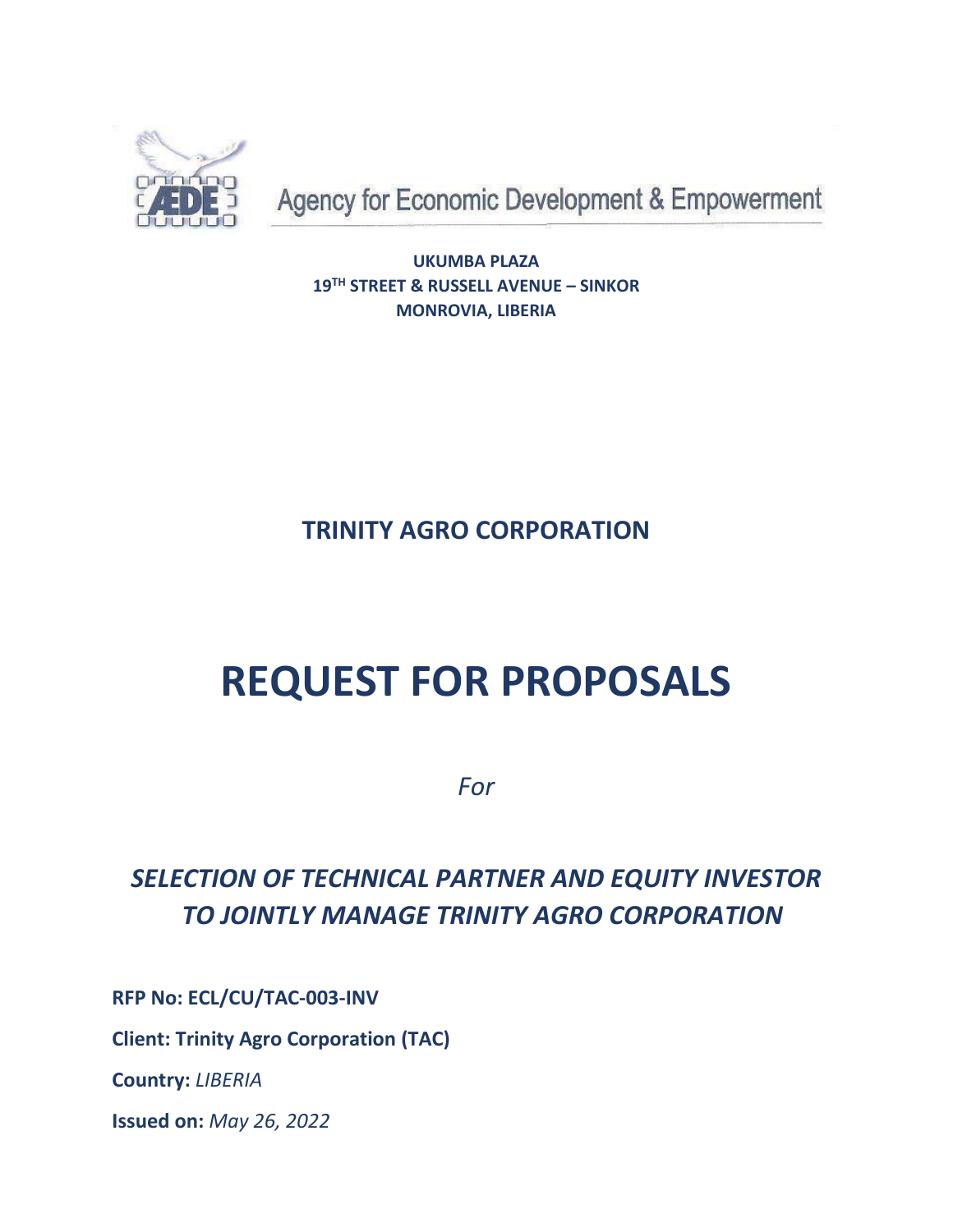#### Section 1: Request for Proposal Letter

#### *TECHNICAL AND EQUITY INVESTOR PARTNERS FOR TRINITY AGRO CORPORATION*

**Name of Assignment: Technical Partners and Equity Investment RFP Reference No.: ECL/CU/TAC-003-INV Country:** Liberia **Date:** May 26, 2022

Dear Sir/Madam:

- 1. The Episcopal Church of Liberia (ECL) and Cuttington University (CU) have created a standalone agribusiness company called Trinity Agro Corporation (TAC). The plan is for TAC to enter a Joint Venture (J/V) arrangement with an experienced agribusiness management entity to implement a business development plan prepared by ÆDE. The J/V will engage in well-organized, climatesmart agribusiness, producing highly profitable short-cycle crops on land owned by both ECL and CU in Liberia to enhance their financial self-sufficiency.
- 2. The Client now invites interested parties to submit Technical and Financial Proposals on their intended J/V arrangement with TAC, in line with details provided in the attached Terms of Reference (Section 3) below.
- 3. The RFP includes the following documents: Section 1 – Request for Proposals Letter Section 2 - Instructions to Strategic Partners/ Investors Section 3 - Terms of Reference
- 4. Please inform us by E-mail address below:
	- (a) that you have received this Request for Proposals; and
	- (b) whether you intend to submit a proposal.
- 5. The proposal submission date is **June 30, 2022 at 5:00 pm GMT.**

Yours sincerely,

Samuel W. Thompson Executive Director Agency for Economic Development and Empowerment Ukumba Plaza 19th Street & Russell Avenue – Sinkor Monrovia, Liberia For The Trinity Agro Corporation Email: [info@episcopalchurchliberia.org](mailto:info@episcopalchurchliberia.org)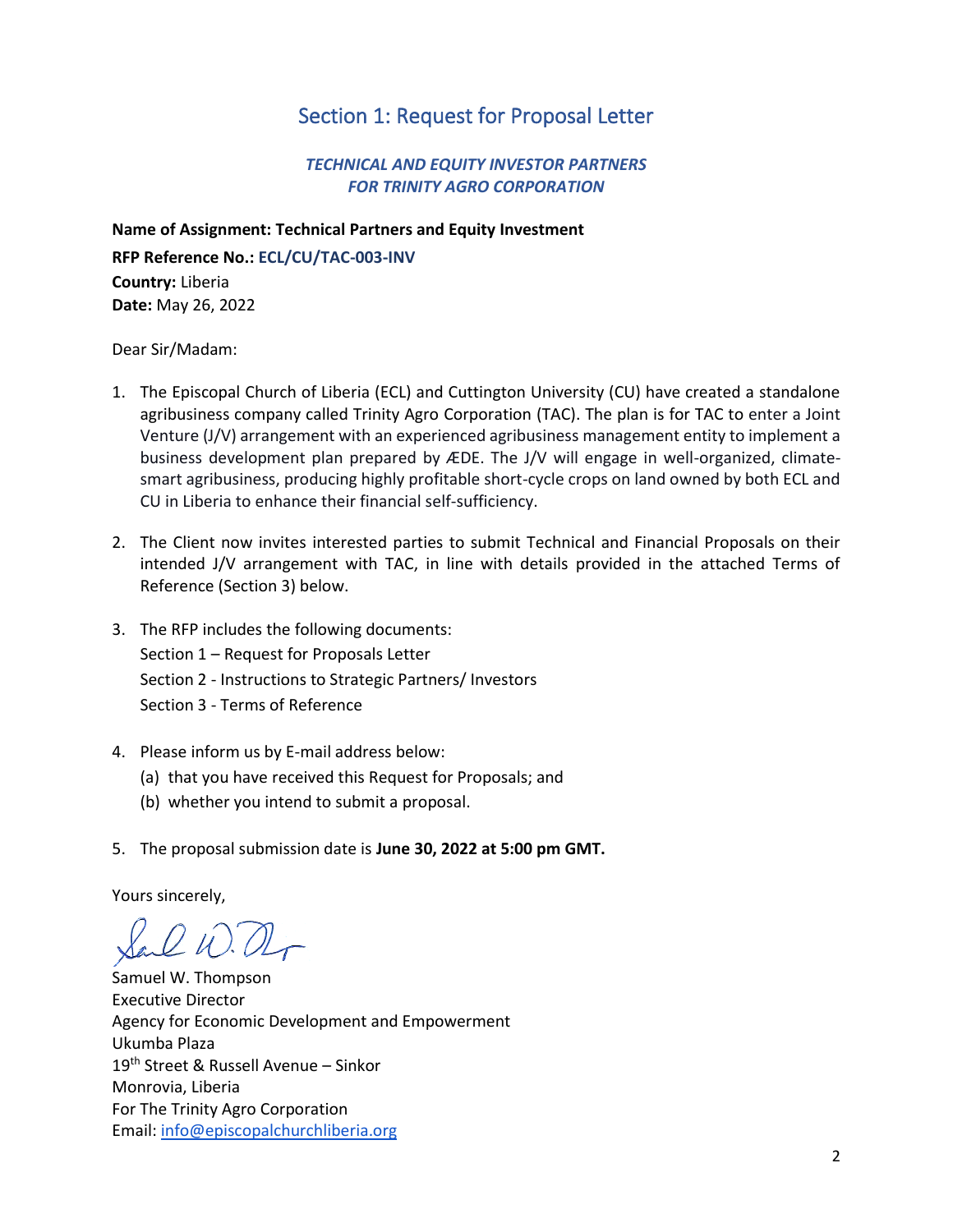## Section 2: Instructions to Technical Partner and Investor

ÆDE on behalf of Trinity Agro Corporation invites all interested potential Technical/Investors partners to submit Technical and Financial Proposals in response to the below Terms of Reference, which shall include the following:

#### **1. The Technical Proposal**

- A. Managing entity Organization and Experience in farm operation
- B. Description of historical Agribusiness Management, Approach and Methodology
- C. Comments and Suggestions on the Terms of Reference
- D. Team Composition, Key Experts Inputs and attached Curriculum Vitae (CV)

#### **2. Financial Proposal**

- A. Indicate Amount and Breakdown of Financial Contribution
- B. Any Additional Information you may wish to provide

#### **3. Evaluation Criteria**

| A. Technical Partner's Organization and Experience    | $\sim$         | 25% |
|-------------------------------------------------------|----------------|-----|
| B. Approach and Methodology                           |                | 20% |
| C. Team Composition, Key Experts and CVs of expertise | $\blacksquare$ | 20% |
| D. Financial Proposal                                 |                | 25% |
| E. Shared Vision and Integrity                        |                | 10% |

4. Kindly submit your Proposals via email with subject: "Proposal for Management and Equity Investment '' to the address given below, no later than June 30, 2022 @ 5:00 pm GMT.

Samuel W. Thompson Executive Director Agency for Economic Development and Empowerment Ukumba Plaza 19th Street & Russell Avenue – Sinkor Monrovia, Liberia For Trinity Agro Corporation c/o Email: [info@episcopalchurchliberia.org](mailto:info@episcopalchurchliberia.org)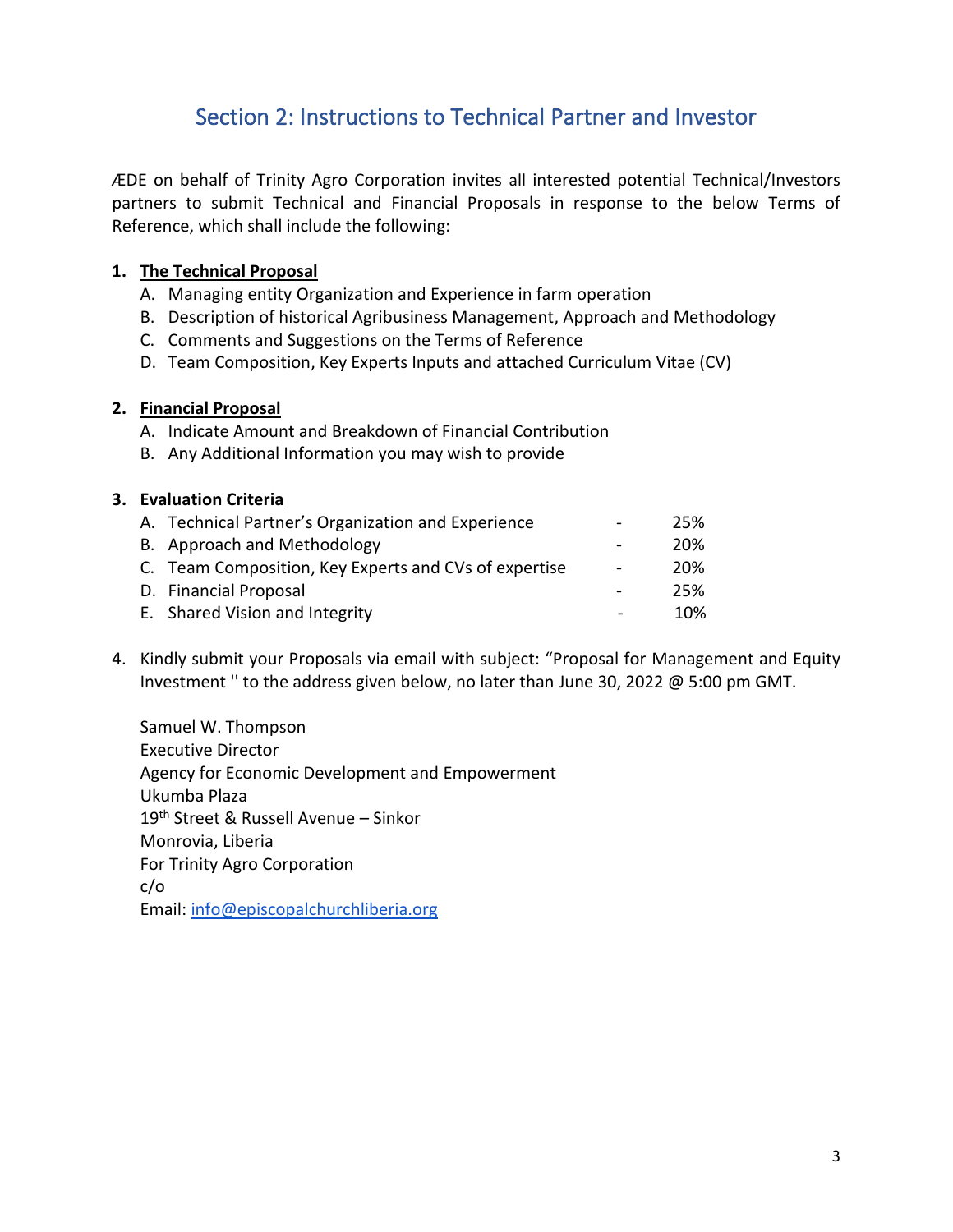## Section 3: Terms of Reference

## *SELECTION OF TECHNICAL AND EQUITY INVESTOR PARTNER FOR TRINITY AGRO CORPORATION*

## **1. BACKGROUND**

In January 2021, ÆDE completed a Business Plan and Feasibility Study for the Episcopal Church (ECL) to enhance the Church and Cuttington University's (CU) financial self-sufficiency by creating an agribusiness company in partnership with investors and/or an experienced management company, to produce highly profitable short-cycle crops like exotic vegetables, pepper, maize (corn) and soybean through mechanized organic farming. The plan also provides for producing manure-based fertilizer for organic farming activity through poultry breeding. As corn and soybean constitute 60% and 22% respectively of poultry feed ingredients,<sup>1</sup> these ingredients were deemed very essential for lower-cost local poultry feed supply.

The ECL/CU have engaged the University of Maryland Eastern Shore (UMES) in a Memorandum of Understanding with Cuttington University to collaborate with human resources development to support a sustainable Food Science program with Preplanning and Postharvest education/training in support of this project and Liberia's national agriculture policies. The universities will provide scientific research certifications and standardization labs to verify organic farming branding within the food production ecosystem.

The business goals of TAC for establishing and implementing a well-organized, sustainable, climate-smart, and profitable agribusiness enterprise were as follows:

- **Goal 1:** Maximize financial returns from commercial farming by utilizing the initial 455 acres of CU's land endowment and other identified institutional land grants.
- **Goal 2:** Revitalize the Cuttington's College of Agriculture for a major role in academic and field work to train agricultural extension agents and agripreneurs in various commodity value chains, in support of Liberia's agricultural development agenda.
- **Goal 3:** Position the project as the nuclear farm for the provision of agricultural extension services to outgrower farms along the Monrovia-Ganta Development Corridor, as off taker/market outlet for targeted crops, and to provide employment opportunities to several residents.
- **Goal 4:** Develop partnerships with local, regional, and international investors, financiers, and service providers to enhance access to agribusiness capital, expertise, technology and markets.

<sup>1</sup> Thompson, S. W. (2016) *"Situational Overview – Livestock & Poultry Sector",* for Liberia Agricultural Transformation Agenda, Ministry of Agriculture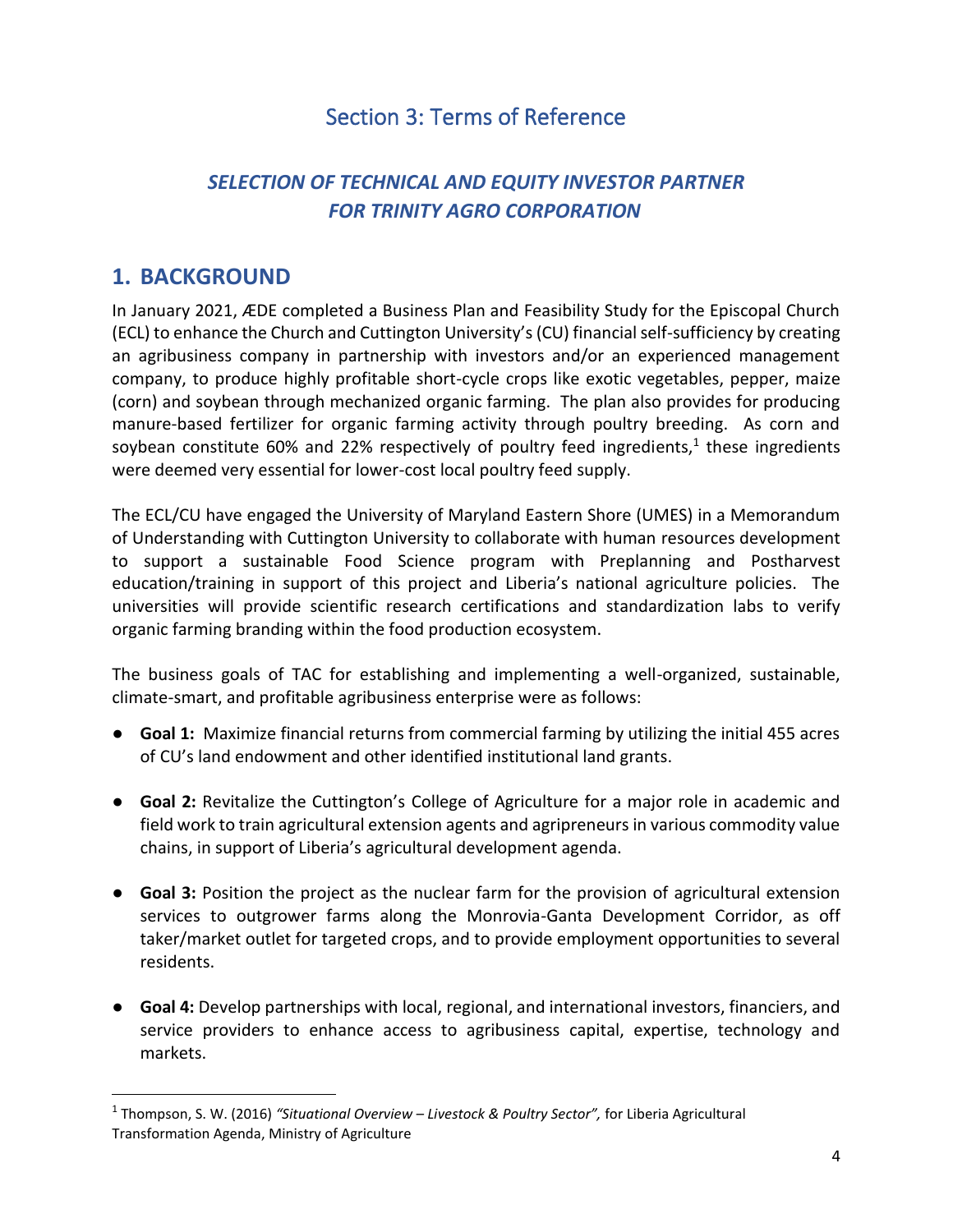These Goals are being achieved by creating TAC, an effective standalone business operation and management entity which is using the administrative and academic structures for proper focus and accountability. This decision was based on feedback from several stakeholders about their willingness to support financing of these activities provided the TAC presents a solid business case involving a strong business organization separate from CU teaching staff and administration, and having the right skill sets to effectively manage the business.<sup>2</sup>

Therefore, a new separate corporate entity established by ECL and CU named Trinity Agro Corporation is inviting partners with operating experiences in farming and successful agricultural business management track record.

## **2. GOVERNANCE & ORGANIZATIONAL STRUCTURE**

TAC will be governed by a seven-member Board of Directors comprising the following:

| • ECL Board of Trustees                          | Chairman      |
|--------------------------------------------------|---------------|
| • Cuttington University                          | Vice Chairman |
| • Chairman of Technical Partner/Investor Company | Member        |
| • Episcopal Development Society                  | Member        |
| • Designee from the community                    | Member        |
| • Member of Board of Trustees Cuttington         | Member        |
| • General Manager of TAC                         | Secretary     |

The Executive management staff for the agribusiness company would be recruited by the Board of Trinity Agro Corporation and, according to criteria listed in detailed Job Descriptions presented in the Feasibility Study, will be appointed by the Board.

The tentative organogram of TAC is presented in Figure 1 below, to be fine-tuned based on the evolving circumstances of the business. These include the eligibility criteria for access to grant funding from potential sources like the Ministry of Agriculture and World Bank STAR-P's, African Development Bank, or other organizations including recently established Liberia Agricultural Commercialization Fund. The management Team in the Organogram will be accountable to the Board of Directors through the General Manager.

<sup>&</sup>lt;sup>2</sup> Interview with Hon. Augustus K. Flomo, Deputy Minister for Economic Management, Ministry of Finance and Development Planning, and Representative of the Government of Liberia on the Steering Committee of STAR-P (also Alumnus of CU), October 16, 2020. Similar view also expressed by Mr. Samuel Beamon, Credit Manager of Afriland First Bank.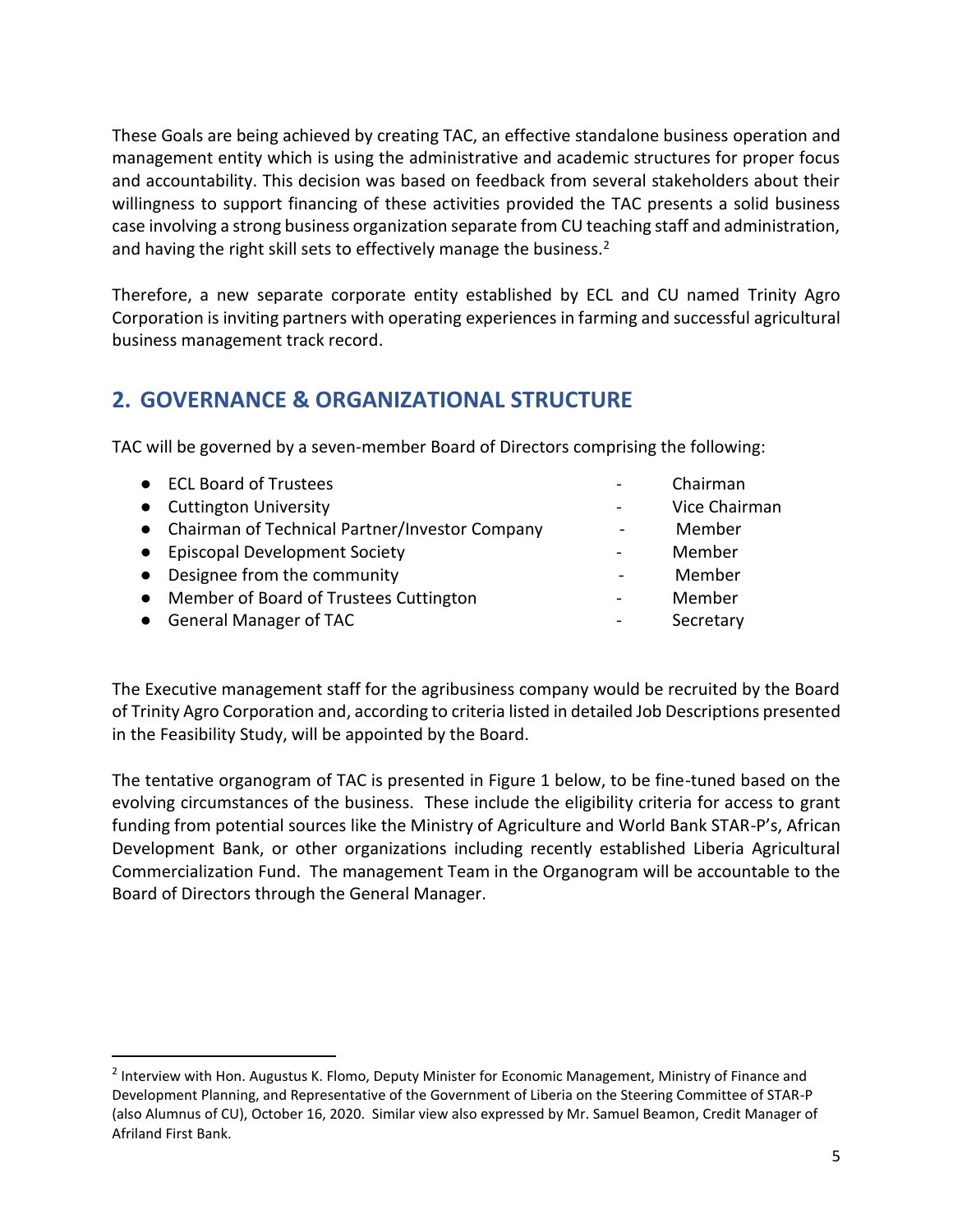#### *Figure 1: Tentative Organogram - Trinity Agro Corporation*



#### **3. SHAREHOLDERS AND EQUITY DISTRIBUTION**

Based on recent discussions, the minimum starting capital of TAC would be US\$ 400,000 excluding the value of CU's land endowment. The shareholder distribution of the Trinity Agro JV company is tentatively broken down as follows:

| <b>SHAREHOLDER</b>                     | % EQUITY | l INVESTMENT MADE |
|----------------------------------------|----------|-------------------|
| <b>ECL Development Society</b>         | 30%      |                   |
| <b>Cuttington University</b>           | 30%      |                   |
| <b>Technical and Investor Partners</b> | 30%      |                   |
| <b>Other Private Investors</b>         | 10%      |                   |
| <b>TOTAL</b>                           | 100      |                   |

#### **4. MANDATE AND TERMS OF REFERENCE**

Trinity Agro Corporation would be tasked with the following deliverables:

- 1) Maintain a core group of highly qualified and experienced staff, with the requisite track record to operate a profitable agribusiness company producing high quality short-cycle crops like exotic vegetables (e.g., green beans, tomatoes, carrots, lettuce, cabbage, bell peppers), hot pepper, corn and soybean, plus essential oil plants, poultry feed, poultry, eggs, and manure-based organic fertilizer.
- 2) Provide efficient oversight and on job skills transfer in mechanized organic farming, water management, organic pest control, and post-harvest techniques for maximum-yield yearround production at competitive production costs for easy access to local and export markets.
- 3) Maintain adequate supplies of agricultural inputs, organic fertilizers, improved seeds, and organic pesticides for internal needs plus the needs of smallholders and farmer-based organizations (FBO).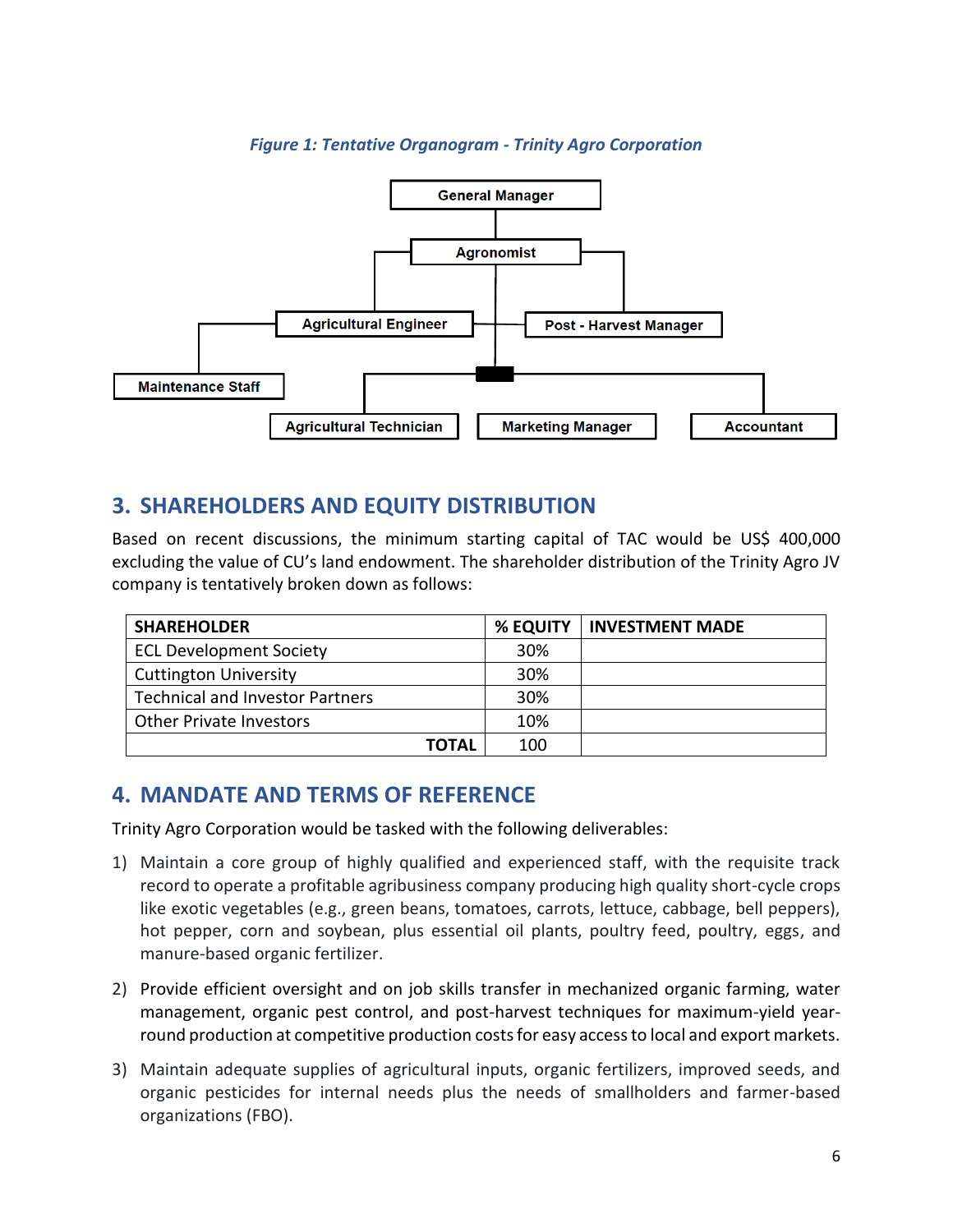- 4) Effectively manage the provision of harvesting and post-harvest services.
- 5) Manage the provision of extension services via trained agricultural extension workers plus farmer field school training for FBO members including women and youth, plus CU students in organic farming of target crops above plus rice, cassava and selected tree crops like oil palm and avocado.
- 6) Form partnerships with FBOs and other agribusinesses to engage in value-added processing of selected crops (e.g., (a) producing poultry feed from corn and soybean, (b) processing of cassava and palm oil into various derivatives, and (c) extraction of essential oils).
- 7) Maintain and effectively operate a pool of farming equipment for internal use and services to FBOs on a phased cost-recovery basis. Train FBO members plus CU students in the operation, maintenance, and repairs of such equipment.

#### **5. CONCLUSION**

The various aspects of this TOR document closely mirror the above-mentioned Business Plan and Feasibility Study. The Mandate and Terms of Reference also closely conform to the original Goals 1 to 4 above. Attention is drawn to Goals 2 to 4 in the context of the ongoing application process to the Liberia Agricultural Commercialization Fund (LACF) created to administer funding provided for the financing of agricultural value chains under the US\$ 48 M World Bank/International Fund for Agricultural Development STAR-P project soft loan to the Government of Liberia.<sup>3</sup> These goals are highly congruent with the eligibility requirements of the LACF which is encouraging applications from value chain actors who:

- ❖ Facilitate the expansion or development of out-grower models in the Rice, Oil Palm and Horticulture value chains,
- ❖ Facilitate off-taker arrangements with FBOs,
- ❖ Are willing to innovate improved technology with smallholder farmer groups,
- ❖ Transfer improved technologies in any of LACF priority value chains,
- ❖ Seek to improve access to agricultural inputs and farm implements,
- ❖ Agri-SMEs that demonstrate a track record of improvement in competitiveness of prioritized value chains,
- ❖ Concept notes and business plans realistically create additional jobs for youth and women along the LACF value chains.

These criteria and program objectives will be carried forward to guide access to additional funding in the pipeline from the World Bank's US\$55 M RETRAP<sup>4</sup> program for the Vegetables, Cassava, Poultry, Piggery, and Rubber sectors. USAID's recently launched US\$25 M

<sup>3</sup> https://documents1.worldbank.org/curated/en/700061596576562374/pdf/Disclosable-Restructuring-Paper-Smallholder-Agriculture-Transformation-and-Agribusiness-Revitalization-Project-STAR-P-P160945.pdf

<sup>4</sup> ttps://mpw.gov.lr/media/press-releases/big-boost-liberias-road-sector-government-liberia-and-world-banksigned-

three#:~:text=In%20what%20is%20deemed%20a%20watershed%20moment%20in,the%20Second%20Inclusive%2 0Growth%20Development%20Policy%20Operation%20%28IGDPO-2%29.